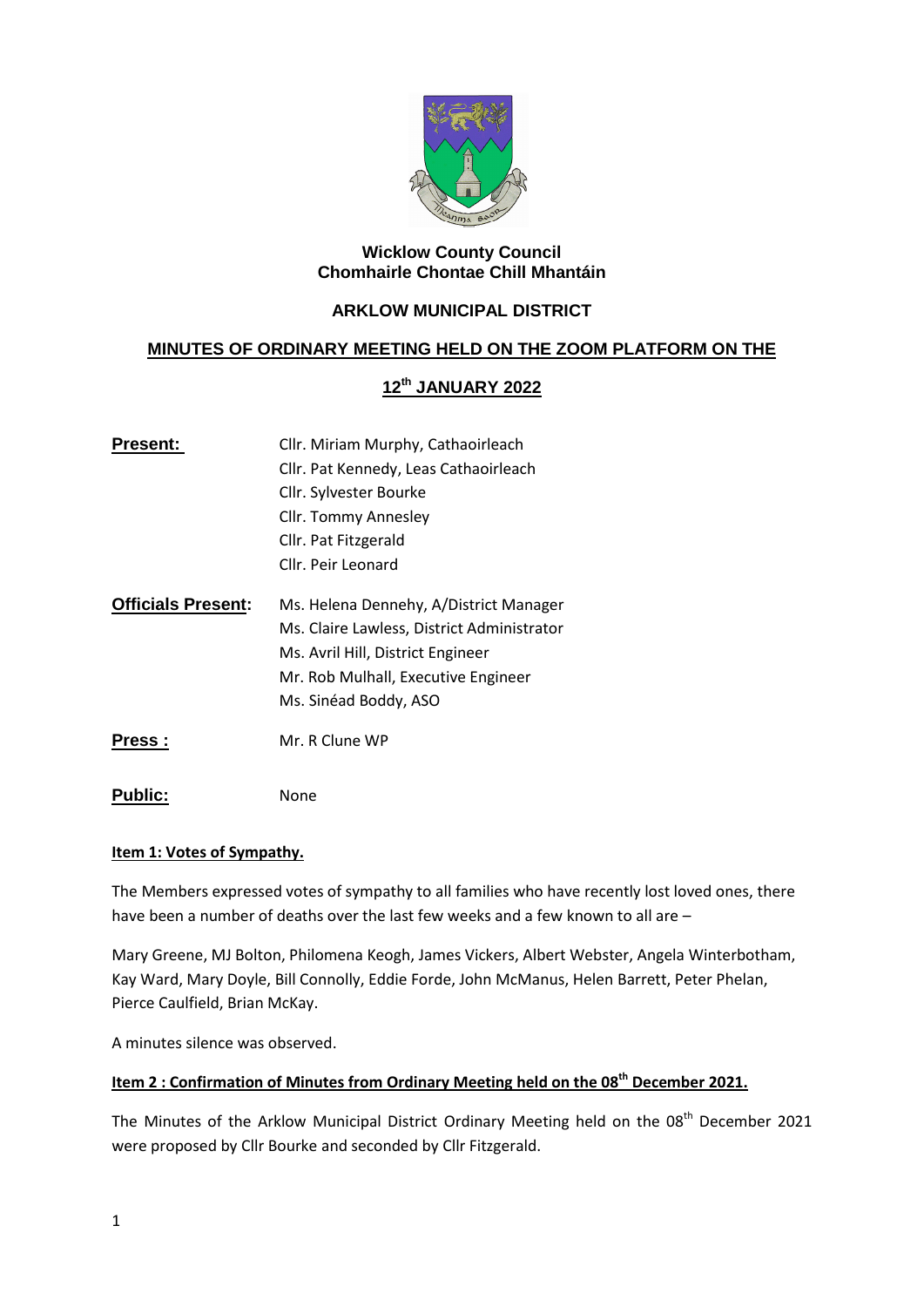## **Item 3 : Matters Arising.**

Cllr Bourke expressed thanks to the DE – bins were installed since the last meeting.

Cllr Leonard reported that WCC have highlighted that the Notice of Motion (CJGaffney) from the last meeting may not be valid as there are legal issues with the motion – The motion will need to be rewritten if it is to progress.

Cllr Kennedy requested updates on items from the last meeting –

Shortage of trees – Cllr Leonard replied that this was raised at the Climate SPC and confirmed that there are some initiatives that AMD can tap into – Libraries etc. Also meeting with Gary Coade to discuss projects in the area.

Twinning funding – It was confirmed that twinning funding is carried over.

Funding for the Marsh and meeting with NPWS – Claire Lawless DA replied that this will be discussed with the Heritage Officer and all options explored. Cllr Leonard asked that the Tidy Towns and Faith Wilson (Ecologist) are invited to the meeting.

Claire Lawless DA confirmed that the funding for The Marsh was a proposal and that no actual monies had been set aside. Cllr Fitzgerald recalled the proposal and was disappointed that it did not materialise.

Cllr Annesley stated that at the time the Town Council was abolished a fund was set aside for particular projects and no disrespect but that money was there. He suggested going back to the Cathaoirleach at the time to clarify this. He stated that he was not happy with the answer and asked that it be checked again. Claire Lawless DA confirmed that the initial request was for a lot less than the figure mentioned and would check for it again. Helena Dennehy DM suggested going back to the minutes. Cllr Annesley agreed and gave the date for May 2014. The members discussed the possibility that the complete amount has been spent and agreed to check back through the minutes.

#### **Item 4 : District Engineers Report.**

Our programme of works for 2022 will be finalised once we have confirmation of funding received.

#### **Roads Programme**

#### **Regional Roads**

| Road No. | Location                | <b>Proposed Works</b>             | Status                                                                   |
|----------|-------------------------|-----------------------------------|--------------------------------------------------------------------------|
| R753     | Aughrim<br>Ballinaclash | to   Resurfacing $&$ line marking | Contractor to confirm start<br>once<br>temperatures<br>date<br>increase. |

#### **Footpath Schemes**

1. Rathdrum 95% complete – Contractor has commenced on site with the works.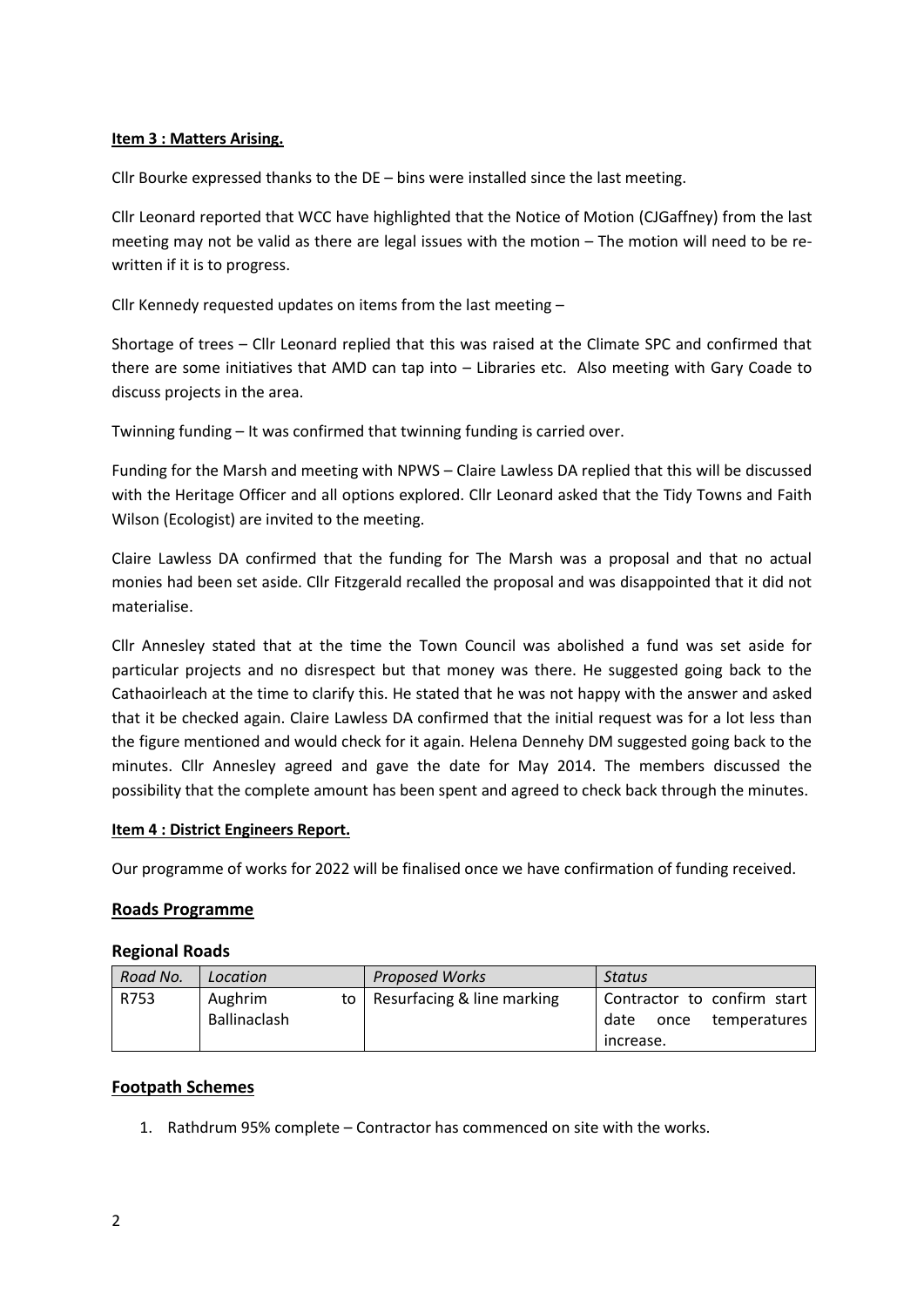2. R747 Vale Rd – Met with the Contractor and they need to replace the extruded kerb. This can't take place until the temperatures have increased. Footpath can be completed once this is done.

## **Town & Village Renewal Scheme**

Redcross: Scheme is complete and Contractor has demobilised from site. Some bollards to go in but this will be done by AMD staff once it arrives. It is intended to resurface the road as part of the Road Programme 2022.

### **Local Improvement Scheme**

Round 2 for the District to be completed, contractor to confirm start date.

- Clonkerin, Rathdrum
- Ballykillageer, Arklow

### **Community Involvement Scheme**

Kilahurler, Arklow - Drainage works complete, contractor to surface.

Applications made for three schemes for 2022.

### **Fáilte Ireland Outdoor Dining Area**

Next step is to get an Archaeological Assessment completed. An Archaeologist has been appointed and an application has been made to the National Monuments Service for test trenches.

#### **NTA Schemes**

The 2021 allocations for Arklow have been confirmed as follows. Projects are being led by NTA team in WCC with input from AMD.

| <b>Project Code</b> | <b>Project Name</b>                                      | <b>Description</b>                        |
|---------------------|----------------------------------------------------------|-------------------------------------------|
| WCC/11/0004         | Arklow –<br>Woodenbridge<br>$\qquad \qquad \blacksquare$ | Greenway project. Currently compiling the |
|                     | Shillelagh                                               | Planning Application.                     |
| WCC/20/0003         | <b>Arklow Transport Study</b>                            | Baseline<br>currently<br>assessment is    |
|                     |                                                          | underway, next stage will be stakeholder  |
|                     |                                                          | engagement. AMD met with Consultant       |
|                     |                                                          | and NTA to discuss and walk site.         |
| WCC/21/0007         | Dublin Road to Wexford Road                              | Tender documents are being prepared for   |
| WCC/21/0009         | Arklow Main St to Train Station                          | appointment of consultant.                |
| WCC/21/0013         | Lower Main Street, Tinahask                              |                                           |
|                     | Road & Dock Road to South                                |                                           |
|                     | Quay                                                     |                                           |
| WCC/21/0024         | R747 Vale Road                                           | NNR Crew is working on this at present.   |
|                     | Rathdrum                                                 | Completed.                                |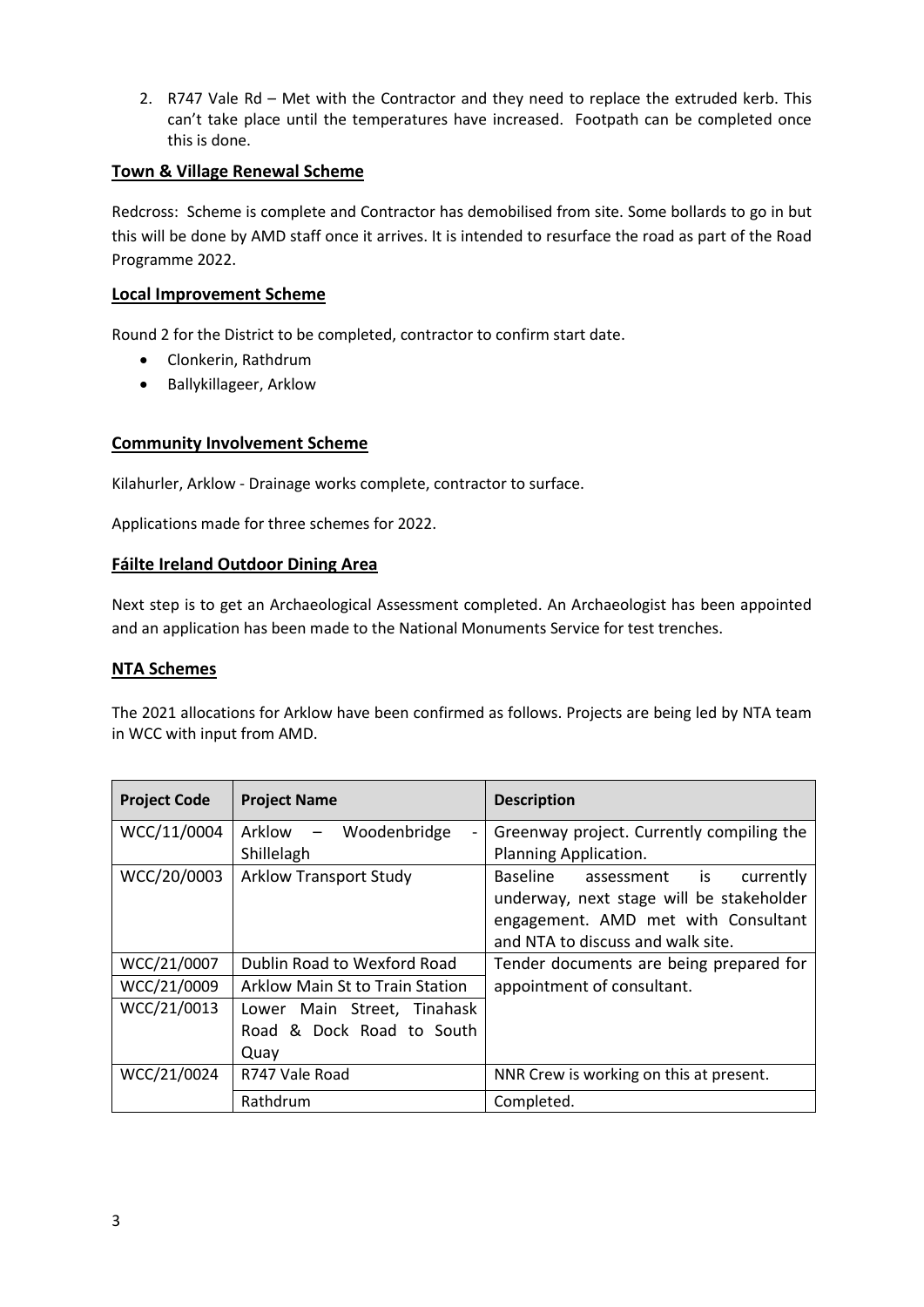## **Housing Construction**

#### Delany Park Phase 2

The site consists of 47 houses, structurally all houses are completed with doors & windows in place, all external on-going, first fix M&E started, IW & ESB not connected to date. Revised programme indicates a finishing date of April 2022. Contractor is hoping to deliver 37 units in early January 2022 and remaining 10 mid-February.

#### Avondale Phase 2

The site consists of 20 houses. Successful contractor Cleary & Doyle now appointed for this project. Substructure and ground floor slabs are in place. Anticipated completion date is September 2022.

#### Sheehan Court (Old Fire Station)

The project consists of a terrace of 7 no., 2bed houses, and is now fully approved by the DHLGH. Timber frames are in place and roofs, doors and windows due next, the completion date is expected to be in July 2022.

Cllr Bourke asked if the kerbing repairs on the Vale Rd would be carried out by WCC – Avril Hill DE confirmed that the contractor would be doing the works at cost to them. Cllr Bourke asked if there was any update on CIS/LIS decisions for 2022 and Avril Hill DE confirmed that AMD have not been informed of any decision as yet and would notify the members as soon as the information is received by AMD.

Cllr Bourke asked about the Abbey Lane plans and if the outdoor dining area would encroach on the footprint for the proposed pottery museum. Avril Hill DE confirmed that no works could be carried out until an archaeologist's assessment has been completed and this would dictate what and if any works could be carried out on the site.

Cllr Bourke asked if there was a timeframe on allocating the social housing units – Cllr Leonard confirmed that the allocations may be completed by the end of January.

Avril Hill DE confirmed that that AMD would look into why the paint was peeling on the recently installed pride crossing on Main St. Arklow.

Cllr Leonard congratulated the engineers on the conservation works on the cobbles in Redcross village – would like to see a press release on that.

Cllr Leonard asked if the archaeologist's study could be recorded in some way for Abbey Lane and link in with heritage groups. Avril Hill DE said that the survey carried out on the Primary Care site should be available also.

Cllr Leonard asked for an update regarding the trial period for the street planters and outdoor dining spaces – Avril Hill DE said that any suggestions would be welcomed and stated that there has been very little feedback to date.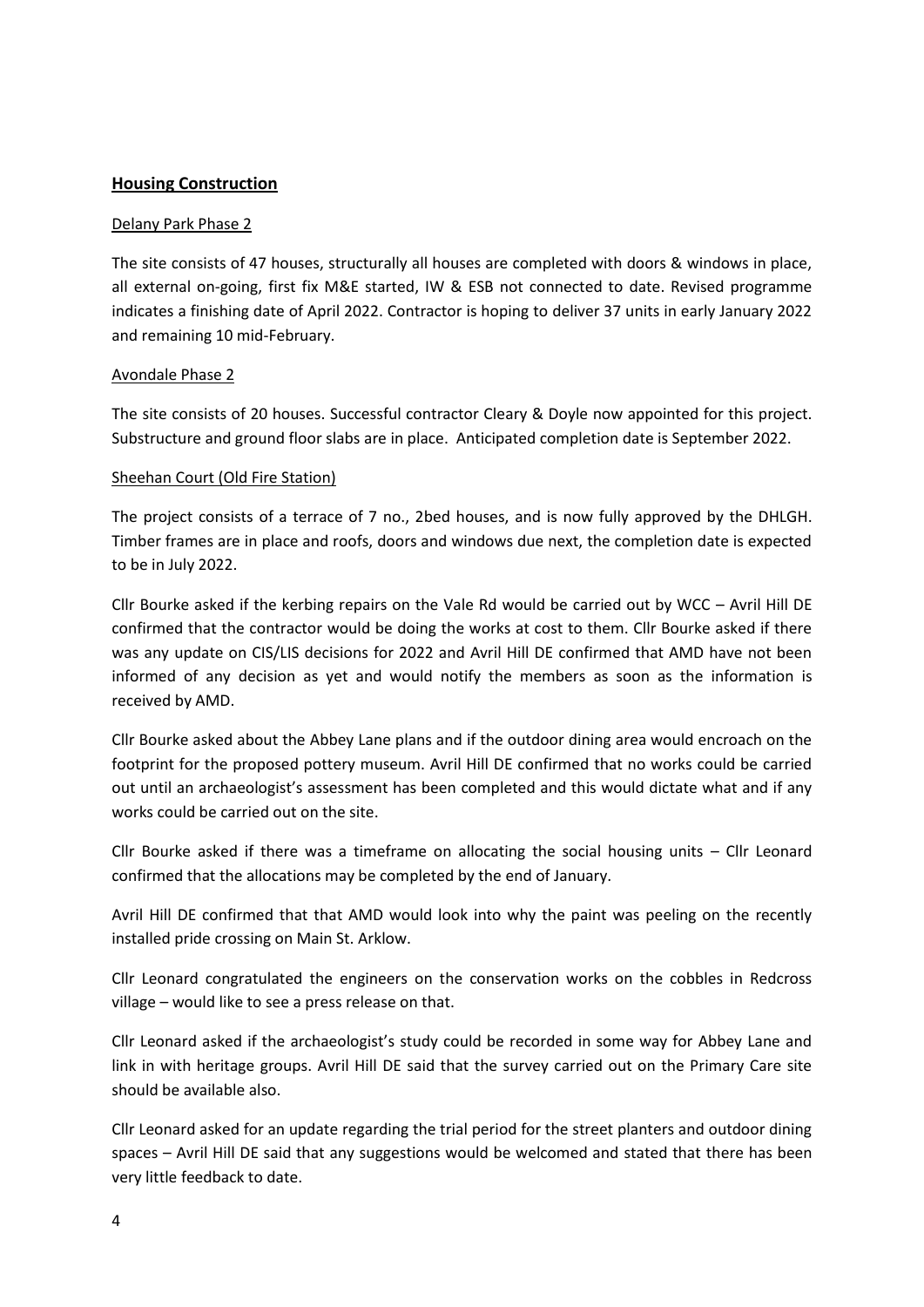The members discussed the problem with the road surface at the Bridge – HGV's are tearing up the middle of the road when turning up from South Quay – suggested a survey of the vehicles using the route might assist. Avril Hill DE has discussed the issue with a contractor and has agreed to sit down with them to find a solution that would improve the surface for longer. Cllr Murphy asked if the DE could report back with progress on this for the next meeting.

Cllr Fitzgerald queried the need to have bridge footpath closed on one side for IW works – People are crossing the road at a very dangerous spot – does it need to be closed when the contractors are not on site.

Cllr Kennedy highlighted the condition of some of the roads in the area – Avril Hill DE confirmed that Tigroney, Annacurra and Brooklodge areas were on the 3 year roads programme. Cllr Kennedy asked that the DE arrange for the white lining to be redone in Aughrim and Annacurra .

Cllr Annesley asked that the DE look at the repairs needed on Arklow Bridge – the crack is widening and needs to be looked at sooner rather than later. Also reported the big pothole outside the old "56" building on Main St.

Cllr Murphy asked that the motion already submitted for repairs on Abbey St outside the 7/11 shop is actioned – Avril Hill DE confirmed that the area was coned off and will be repaired.

Cllr Leonard has requested an update on the timelime for the Parade Ground works and is waiting on a response from the project team – Disability access for the area needs to be highlighted at this stage.

Cllr Kennedy put on record his thanks and appreciation of his fellow councillors, engineering staff and WCC for efforts in securing funding centrally for district works – standards are higher and asked that this is passed on to the Roads Dept. also. Cllr Murphy echoed the sentiment – right to want higher standards and secondary roads will get funding.

## **Item 5 : Notices of Notice**

## (a) **Motion in the name of Cllr Miriam Murphy.** *Received on* **17/11/21**

*"That Arklow Municipal District put in place a safety barrier at the corner of the crossing in the area of the corner of footpath at the Corner House, similar to the barrier on the opposite side of road. This is for the safety of children crossing coming from four schools. "*

This was looked at previously and it is not feasible. There isn't sufficient space to facilitate the barrier without making the path too narrow to be useable. An option to widen the footpath will be considered and something will be done. NTA team are also looking at safe "routes to school" programme options for parents and children.

## (b) **Motion in the name of Cllr Pat Fitzgerald.** *Received on* **01/12/21**

*"That an assessment of the roads in housing estates in Arklow is undertaken with a view to carrying out work where needed. I understand that works can only take place if funds are available. I would*  like to mention Fernhill and Father Redmond Park as two estates where roads need to be improved".

This exercise is already undertaken by WCC. A PSCI Rating is assigned to each public road on a rolling 2-year basis. The rating of the road is uploaded to the PMS system and it is used together with other information to inform decisions on the roads programmes. The latest surveys in Fernhill and Fr.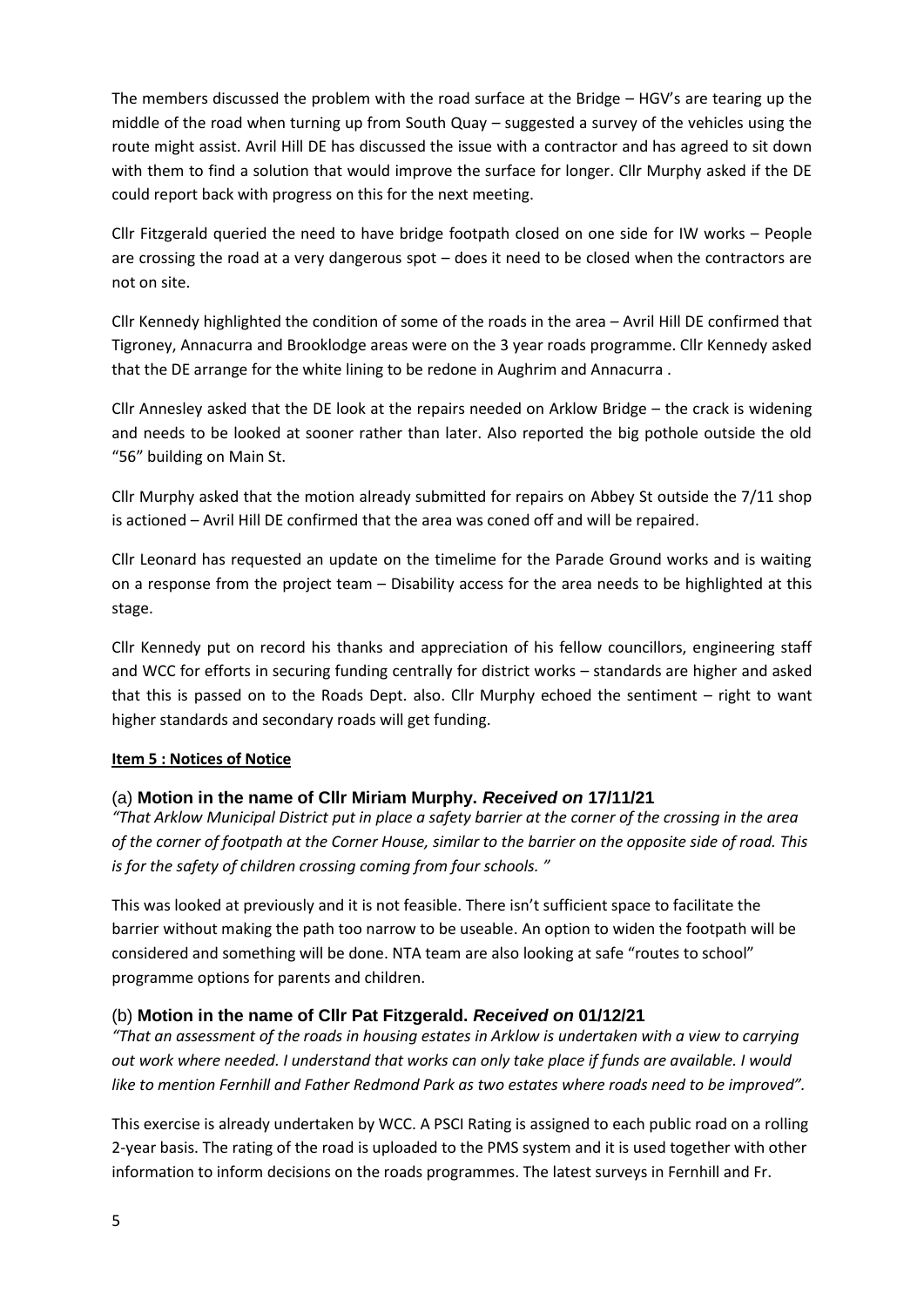Redmond Park took place in Feb. 2021 and for the most part, the roads have a rating of 7/8 out of 10 (with 10 being the best).

## **(c) Motion in the name of Cllr. Peir Leonard. Received on 01/12/21**

*"That Arklow MD purchase 4 no concrete benches for distribution around the harbour area to be etched with local poetry and artistic designs inspired by our maritime heritage and that signage be installed to place mark the area known to locals as 'The Fishery' ".*

This project could be included on the list for the Councillor's Discretionary spend – Helena Dennehy DM clarified that discretionary spending should be used for public realm projects only.

Cllr Fitzgerald stated that with two sponsors on board already there shouldn't be any issue. Cllr Leonard said she would have more details on design and cost for the next meeting.

## **(d) Motion in the name of Cllr. Peir Leonard. Received on 01/12/21**

"That Arklow MD construct a new stone roundabout at the Vale Rd. / Coolgreaney Rd /Wexford Rd /Upper Main St Junction which consists of etched panels showcasing each village and town in our municipal, as per diagram to be provided ahead of meeting".

Space is limited on this roundabout, you can see where tyres have marked the new whites lines, so any proposal put forward would have to fit within the confines of the existing roundabout and not interfere with the sightlines. An application can be made to a suitable funding stream.

## **Item 6 : Correspondence**

No correspondence received.

#### **Item 7 : A.O.B.**

Cllr Bourke raised his concerns about the speed of traffic using the diversion in place near the Duck Pond – vehicles are travelling too fast and it is hazardous for pedestrians. Can AMD check the H&S report submitted by the contractor Ward & Burke.

Cllr Bourke asked that AMD support the request made by Arklow Meals on Wheels for an operational space in the new primary care centre. A recent request was denied. Cllr Fitzgerald supported this and stated that the Meals on Wheels group will continue in Arklow regardless.

Cllr Fitzgerald informed the members that he had been invited to visit a new business in the town  $-$ Green Treats – Anyone can call in to see the facility to see the great work being done. The members acknowledged the new business and some have also been on site to visit and noted that it is a LEO success.

Cllr Fitzgerald confirmed that he was following up on a notice of motion from last month's meeting and has spoken to TD Charlie McConologue at length about this but very little progress has been made.

Cllr Annesley requested a pizza-box bin is installed at Upper Main St. and Cllr Kennedy requested that bins are installed in Rathdrum – severe lack of bins there and no dog poo bins. Cllr Leonard